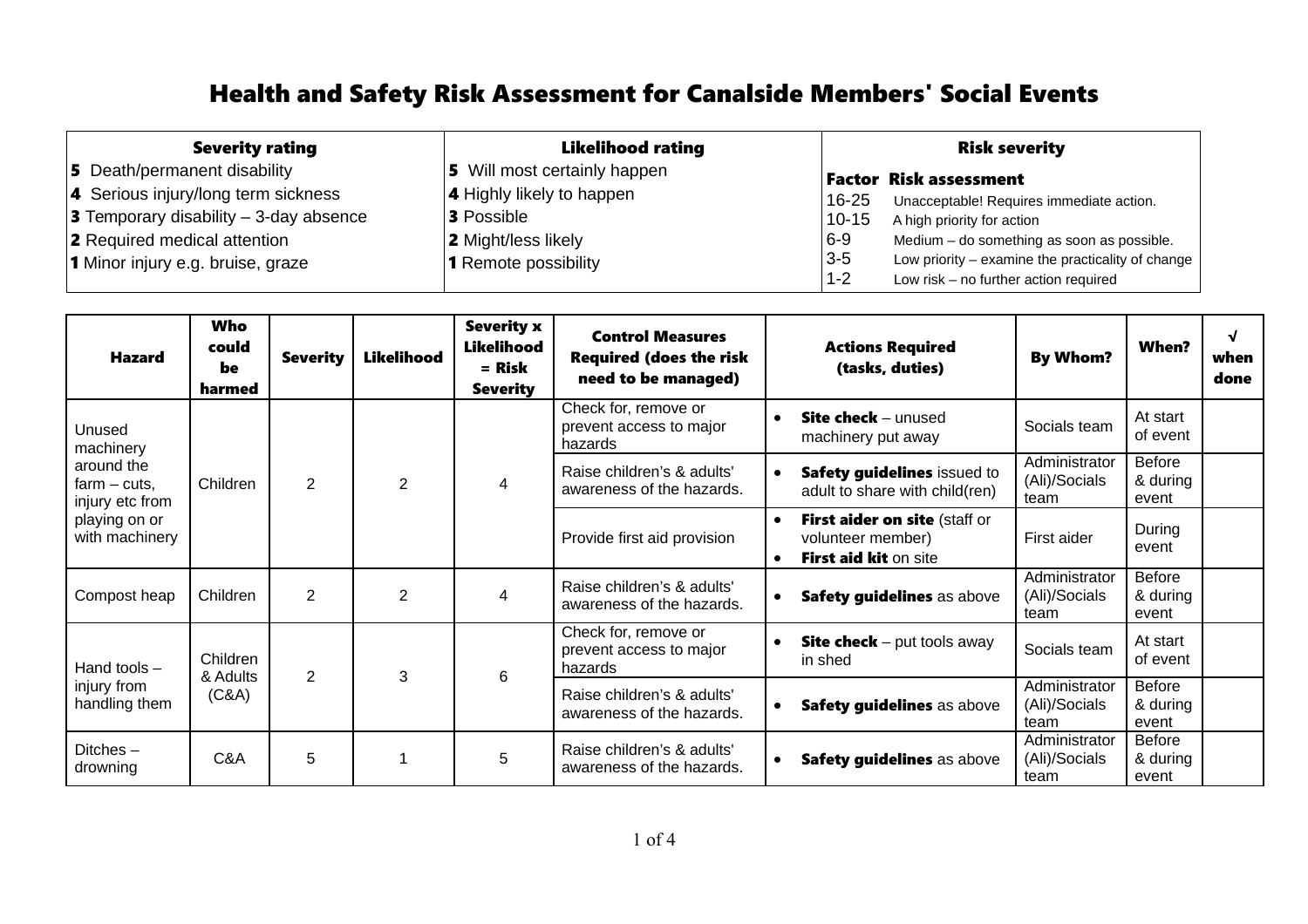| <b>Hazard</b>                                                                                                       | <b>Who</b><br>could<br>be<br>harmed | <b>Severity</b> | <b>Likelihood</b> | <b>Severity x</b><br><b>Likelihood</b><br>$=$ Risk<br><b>Severity</b> | <b>Control Measures</b><br><b>Required (does the risk</b><br>need to be managed) | <b>Actions Required</b><br>(tasks, duties)                                                                                                         | <b>By Whom?</b>                        | <b>When?</b>                       | $\sqrt{ }$<br>when<br>done |
|---------------------------------------------------------------------------------------------------------------------|-------------------------------------|-----------------|-------------------|-----------------------------------------------------------------------|----------------------------------------------------------------------------------|----------------------------------------------------------------------------------------------------------------------------------------------------|----------------------------------------|------------------------------------|----------------------------|
| Control of<br><b>Substances</b><br>Hazardous to<br>Health<br>(CoSHH)                                                | C&A                                 | $\overline{4}$  |                   | $\overline{\mathbf{4}}$                                               | Raise children's & adults'<br>awareness of the hazards.                          | Safety guidelines as above<br>$\bullet$                                                                                                            | Administrator<br>(Ali)/Socials<br>team | <b>Before</b><br>& during<br>event |                            |
| Collection<br>space<br>store/behind<br>compost toilet<br>- leisure<br>batteries /<br>invertor $-$<br>electric shock | C&A                                 | 3               |                   | 3                                                                     | Raise children's & adults'<br>awareness of the hazards.                          | Safety guidelines as above<br>$\bullet$                                                                                                            | Administrator<br>(Ali)/Socials<br>team | <b>Before</b><br>& during<br>event |                            |
| Collection<br>$space -$<br>trapped fingers<br>in storage<br>chests                                                  | Children                            | $\overline{2}$  |                   | $\overline{2}$                                                        | Raise children's & adults'<br>awareness of the hazards.                          | Safety guidelines as above<br>$\bullet$                                                                                                            | Administrator<br>(Ali)/Socials<br>team | <b>Before</b><br>& during<br>event |                            |
| Compost toilet<br>- potential<br>contact with<br>bio hazard<br>objects                                              | C&A                                 | $\overline{2}$  | 2                 | $\overline{4}$                                                        | Provide sanitary conditions<br>and full instructions in<br>sanitary/safe use     | Clean running water and<br>$\bullet$<br>soap provided at hand wash<br>station<br>Instructions on proper use -<br>$\bullet$<br>written sign on wall | Socials team                           | At start<br>of event               |                            |
| (faeces)                                                                                                            |                                     |                 |                   |                                                                       | Raise children's & adults'<br>awareness of the hazards.                          | Safety guidelines as above<br>$\bullet$                                                                                                            | Administrator<br>(Ali)/Socials<br>team | <b>Before</b><br>& during<br>event |                            |
| Insect/plant<br>stings &<br>allergic<br>reactions                                                                   | C&A                                 | 3               | $\overline{2}$    | 6                                                                     | Raise children's & adults'<br>awareness of the hazards.                          | Safety guidelines as above<br>$\bullet$<br>Advice to wear long sleeves<br>$\bullet$                                                                | Administrator<br>(Ali)/Socials<br>team | <b>Before</b><br>& during<br>event |                            |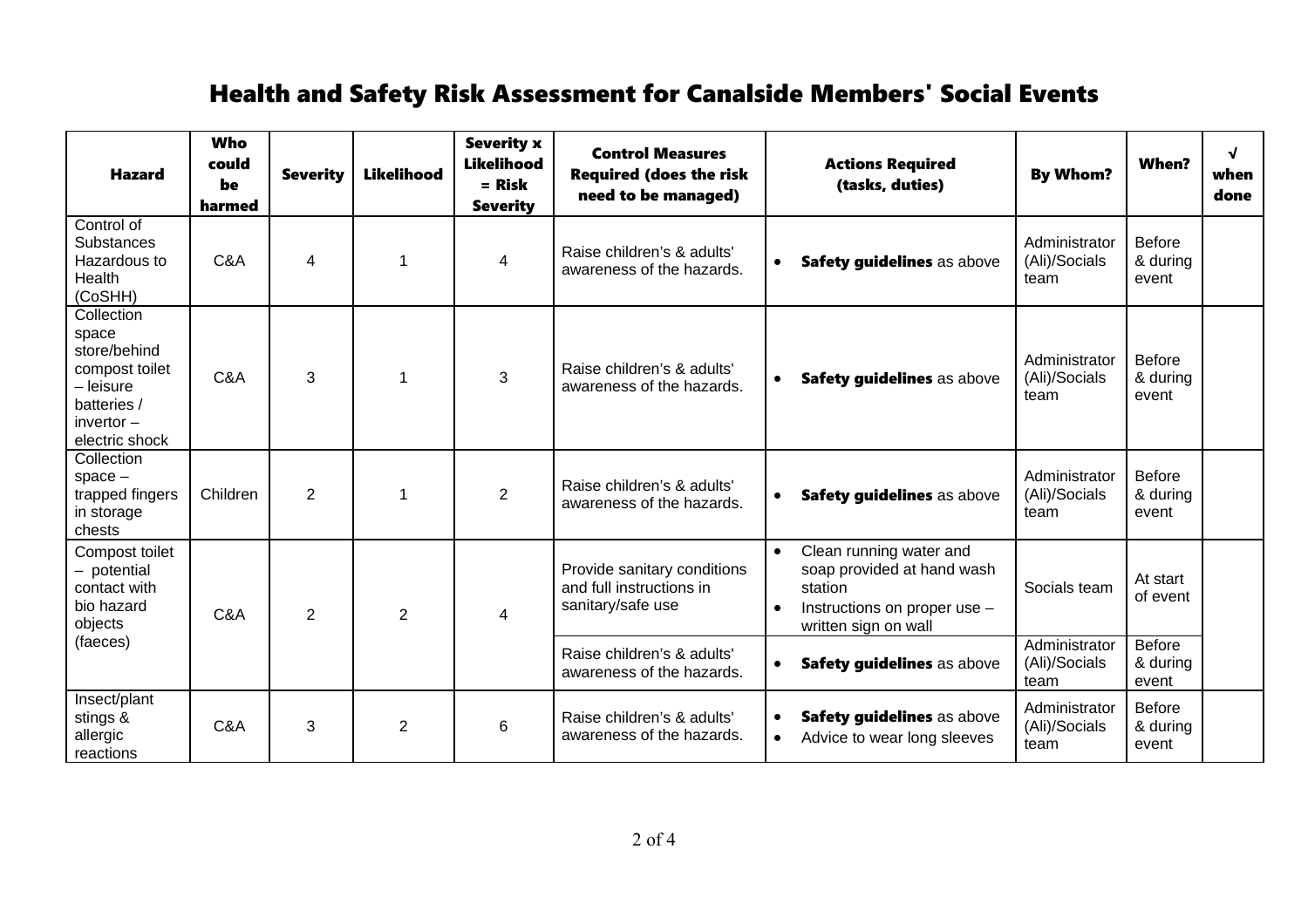| <b>Hazard</b>                                                               | Who<br>could<br>be<br>harmed | <b>Severity</b> | <b>Likelihood</b> | <b>Severity x</b><br>Likelihood<br>$=$ Risk<br><b>Severity</b> | <b>Control Measures</b><br><b>Required (does the risk</b><br>need to be managed)                                                                               |                        | <b>Actions Required</b><br>(tasks, duties)                                                                        | <b>By Whom?</b>                        | When?                              | $\sqrt{ }$<br>when<br>done |
|-----------------------------------------------------------------------------|------------------------------|-----------------|-------------------|----------------------------------------------------------------|----------------------------------------------------------------------------------------------------------------------------------------------------------------|------------------------|-------------------------------------------------------------------------------------------------------------------|----------------------------------------|------------------------------------|----------------------------|
| Lost children                                                               | Children                     | 5               |                   | 5                                                              | Parents/carers to supervise<br>and oversee their children                                                                                                      | $\bullet$              | Ask parents/carers to<br>supervise their children<br>throughout event and take<br>responsibility for their safety | Socials team                           | During<br>event                    |                            |
| Unknown<br>people on site<br>- abduction                                    | Children                     | 5               |                   | 5                                                              | Parents/carers to supervise<br>and oversee their children                                                                                                      |                        | Ask parents/carers to<br>supervise their children<br>throughout event and take<br>responsibility for their safety | Socials team                           | During<br>event                    |                            |
| $Cars - being$<br>run over                                                  | C&A                          | 5               | 1                 | 5                                                              | Raise children's & adults'<br>awareness of the hazards.                                                                                                        | $\bullet$              | Safety guidelines as above                                                                                        | Socials team                           | During<br>event                    |                            |
| Farm vehicles<br>- being run<br>over                                        | C&A                          | 5               |                   | 5                                                              | Raise children's & adults'<br>awareness of the hazards.<br>No farm vehicles moving in<br>visit area where possible;<br>essential movement done in<br>low ratio | $\bullet$<br>$\bullet$ | Safety guidelines as above<br>Inform Canalside and<br>Leasowe Farm workers<br>before event                        | Administrator<br>(Ali)/Socials<br>team | <b>Before</b><br>& during<br>event |                            |
| $Dogs -$<br>attack/injure<br>children                                       | C&A                          | 4               |                   | 4                                                              | Any dogs in social area kept<br>on lead                                                                                                                        | $\bullet$              | Remind members of "dogs on<br>leads" policy during social<br>events                                               | Administrator                          | Prior to<br>event                  |                            |
| Weeds $-$<br>thistles,<br>nettles:<br>prickles and<br>stings                | C&A                          |                 | 3                 | 3                                                              | Raise awareness of the<br>hazards                                                                                                                              | $\bullet$<br>$\bullet$ | <b>Advice</b> to wear long sleeves<br><b>Advice</b> to wear sturdy boots                                          | Socials team                           | Prior to<br>& during<br>event      |                            |
| Muddy, uneven<br>footpaths and<br>surfaces $-$<br>slips, trips and<br>falls | C&A                          | $\overline{2}$  | $\overline{2}$    | 4                                                              | Raise awareness of the<br>hazards                                                                                                                              | $\bullet$<br>$\bullet$ | Safety guidelines as above<br><b>Warning in weekly update</b><br>email through winter                             | Administrator<br>(Ali)/Socials<br>team | <b>Before</b><br>& during<br>event |                            |